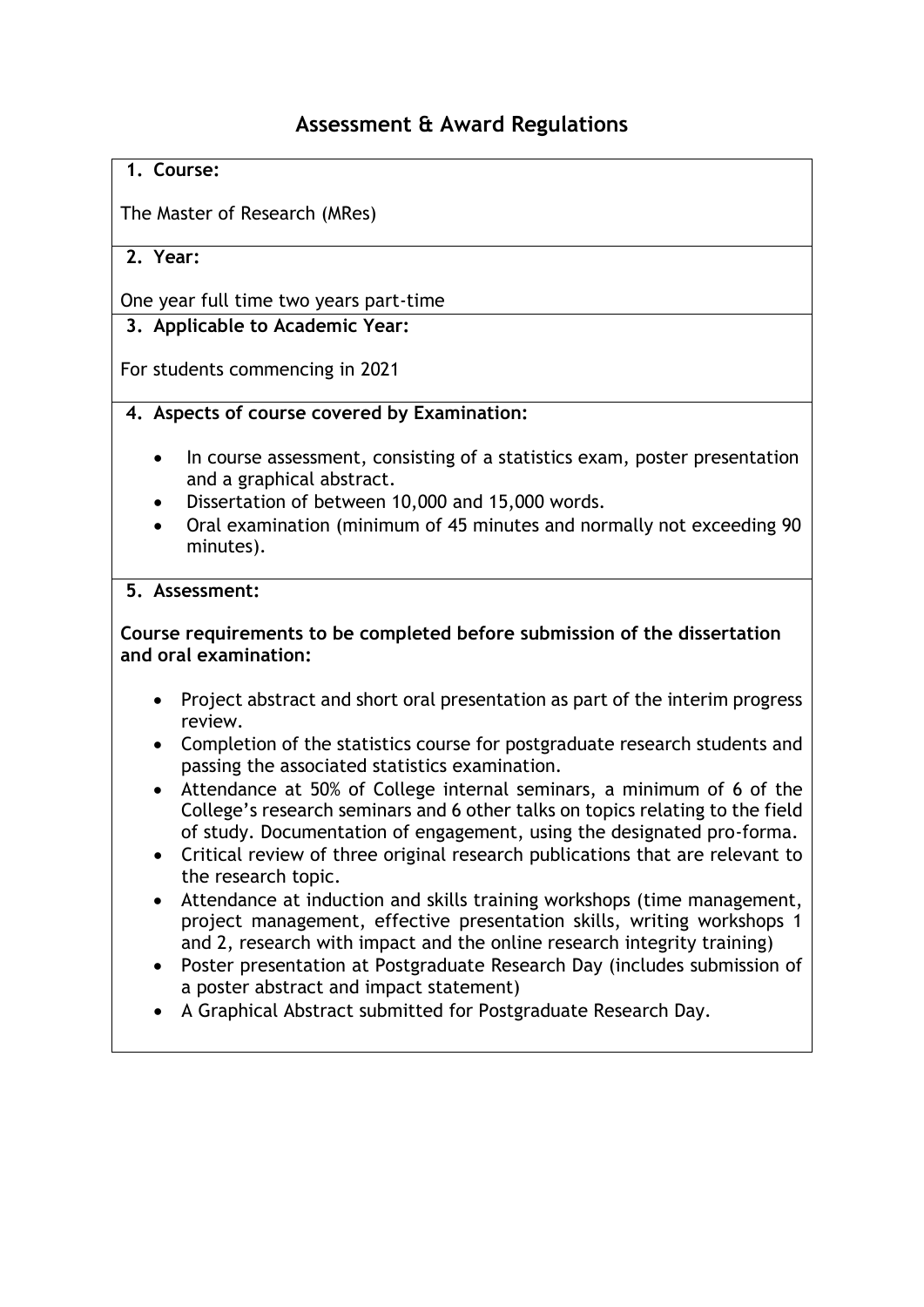## **6. Marking Criteria:**

Plagiarism software will be used for all written assignments

In-course assessment and dissertation - see the College's Common Marking Scheme

[https://www.rvc.ac.uk/about/the-rvc/academic-quality-regulations](https://www.rvc.ac.uk/about/the-rvc/academic-quality-regulations-procedures#panel-exams-assessment)[procedures#panel-exams-assessment](https://www.rvc.ac.uk/about/the-rvc/academic-quality-regulations-procedures#panel-exams-assessment)

Oral examination – see the College's marking scheme for Masters Research Project Oral Exams

[https://www.rvc.ac.uk/about/the-rvc/academic-quality-regulations](https://www.rvc.ac.uk/about/the-rvc/academic-quality-regulations-procedures#panel-exams-assessment)[procedures#panel-exams-assessment](https://www.rvc.ac.uk/about/the-rvc/academic-quality-regulations-procedures#panel-exams-assessment)

#### **7. Allocation of marks and any additional requirements:**

• In course assessment (10%), Dissertation (70%); Oral (20%). The in-course assessment comprises: statistics examination (5%), poster presentation (3%) and graphical abstract (2%).

#### **8. Requirements to Pass the MRes:**

• A mark of 50% or more for the combined elements (in-course assessment, dissertation and oral examination).

#### **9. Consequence of Failure:**

A candidate who fails the statistics examination will be required to resit at the earliest available opportunity (mark will be capped at 50%). Subsequent failure at the re-sit examination will require the student to meet with the College statistician to discuss the reasons for their poor performance and to identify ways of improving their understanding of statistical methods, which may require referral to the Student Performance and Development System (SPDS) and/or Advice Centre, if additional support (e.g. numeracy) is considered necessary. In addition, examiners will be informed of this result prior to the oral examination and asked to specifically question the candidate's understanding of the data analysis presented in the dissertation.

A student who fails overall at the first attempt shall be given an opportunity to revise and resubmit the dissertation (normally a maximum of 3 months after the viva date) and will be required to re-sit the oral examination, if this mark was less than 5/10. In terms of in-course assessment, the candidate can elect to carry forward their marks, but will be given the opportunity to resubmit their graphical abstract and/or retake the poster presentation, if these scored less than 5/10. A candidate who fails at the second attempt will be required to relinquish the course; they will have a right of appeal as described in College Regulations.